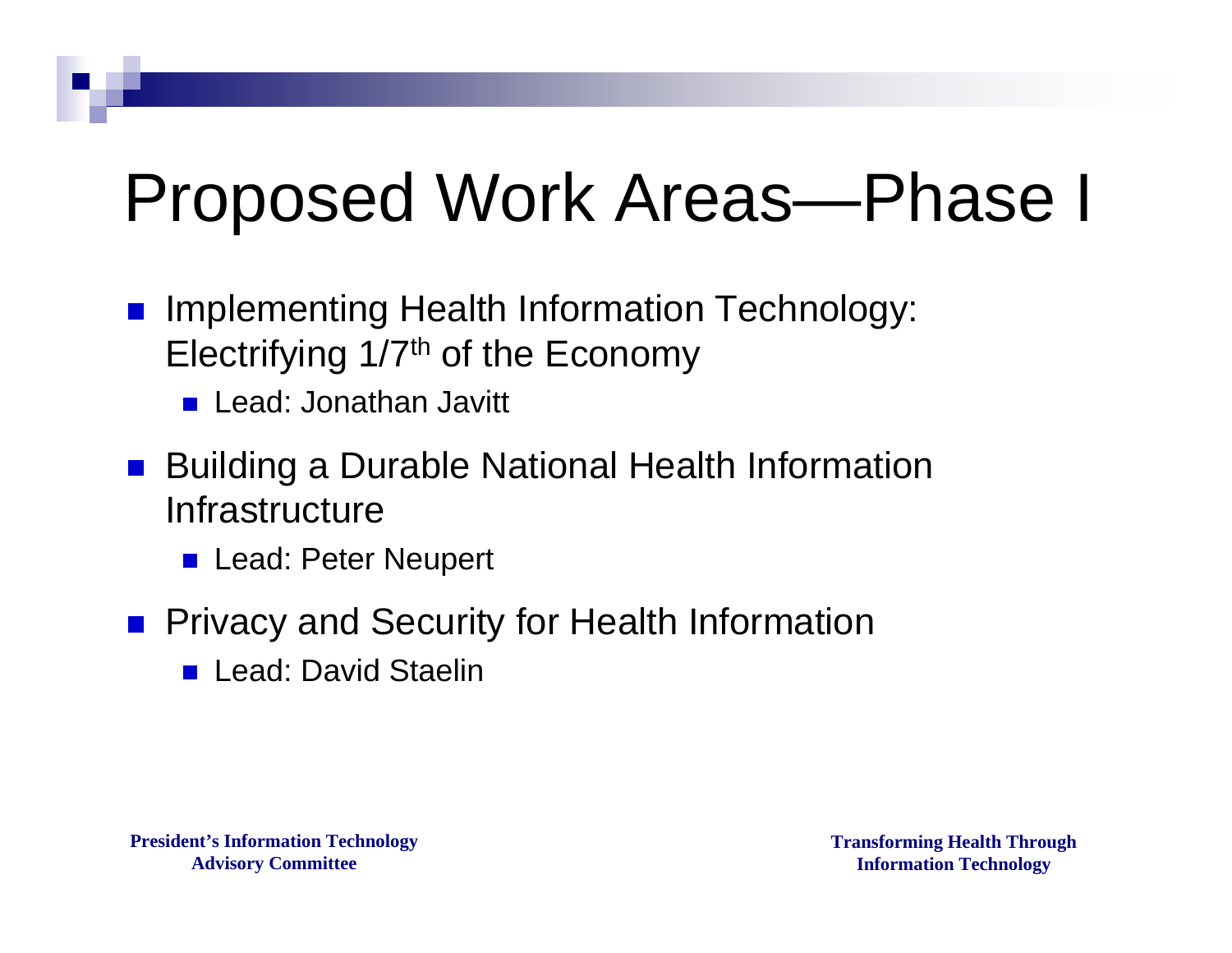# Products—Phase I

#### Reports to PITAC from PHIT, Tentative

- 5000 word draft(s)  $~1/04$
- Comments from PITAC to PHIT  $\sim 0.5/04$
- Final Report 6/04 for PITAC approval and forwarding to Dr. Marburger

### ■ Report Format

- **Executive summary**
- **Problem definition**
- Findings (health care delivery, commerce, privacy, R&D)
- **Recommendations**
- **References**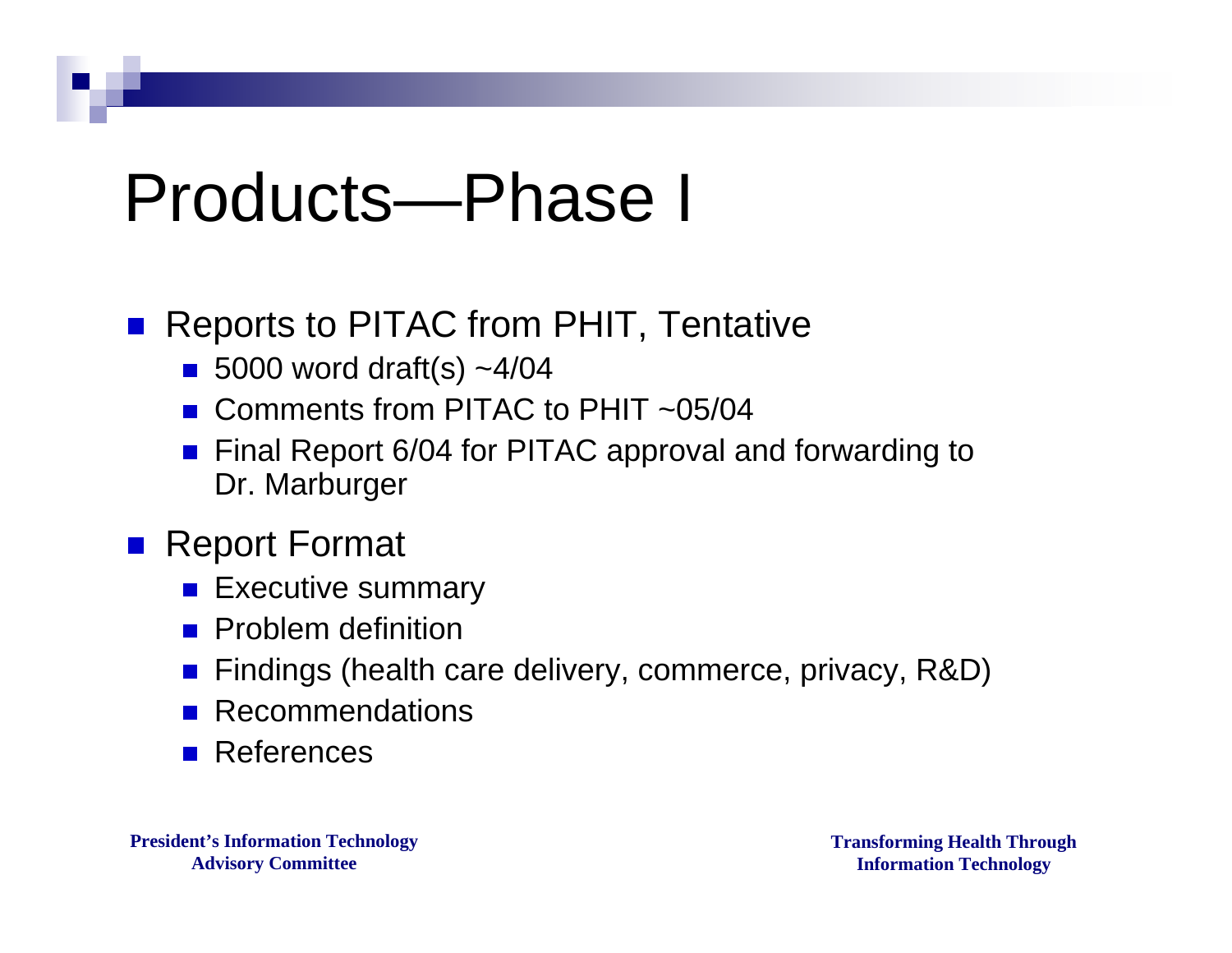### Process—Phase I

#### ■ Committee Process

- Gather information
	- **From committee members**
	- From national experts
	- $\blacksquare$  From the public
- Synthesize the findings
- **Present to PITAC for advice and comment**
- Data Gathering Activities (PITAC members always welcome)
	- Committee meetings as scheduled below
	- Town Hall Meetings: standalone and with major national organizations
	- Public hearings with invited experts, both in person and by WebEx
	- Literature review and summary (staff will be needed) $\mathcal{L}_{\mathcal{A}}$